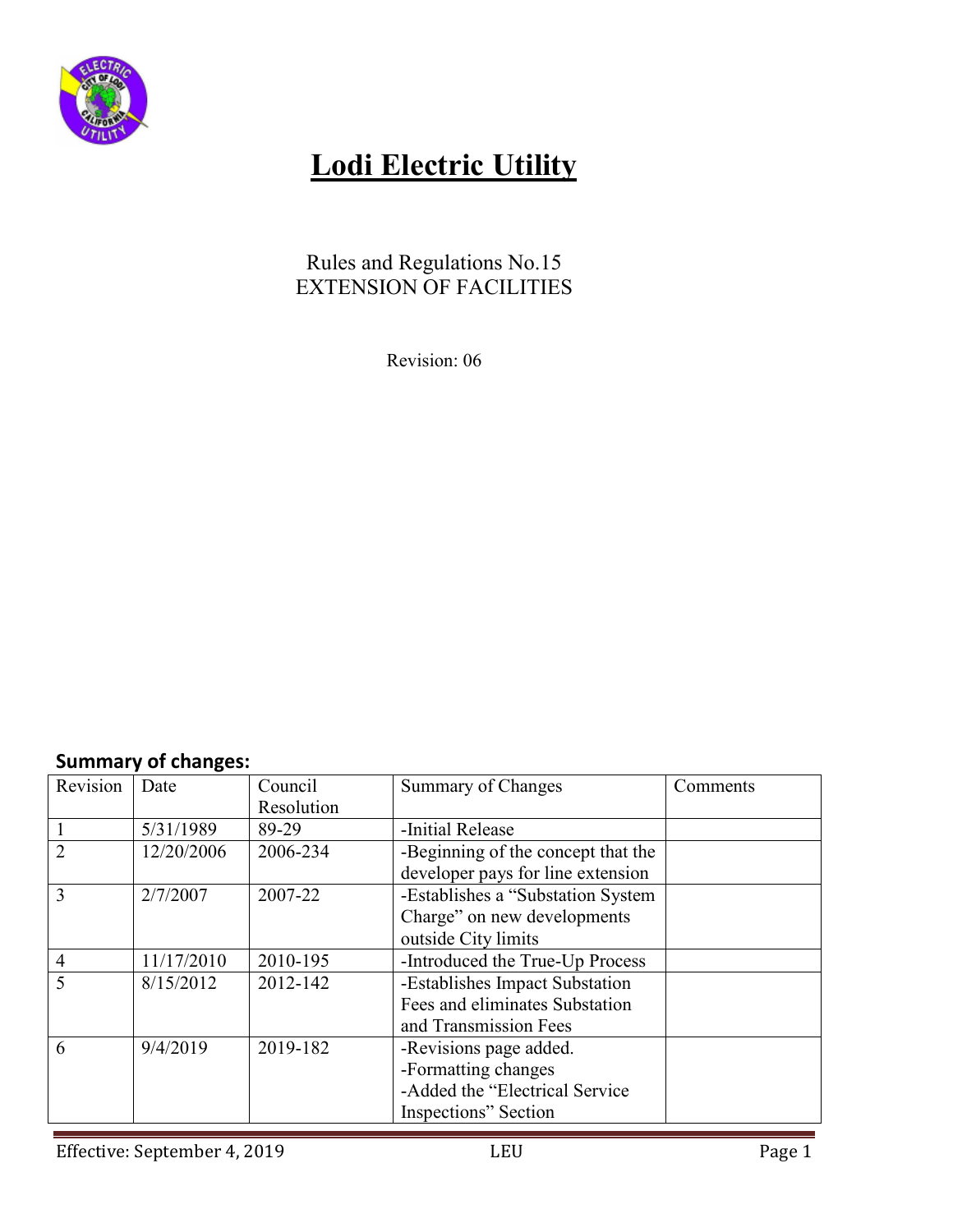

Rules and Regulations No.15 EXTENSION OF FACILITIES

### A. Individual Applications and Advance Notice:

- 1. Electric line extensions will be constructed, owned, operated and maintained by the City to supply individual Applicants with electric Service at their request in accordance with this and other applicable City Rules and Regulations.
- 2. Applicants shall provide sufficient advance notice in order that Service can be rendered by the time such Service is required. The required advance notice will vary in consideration of the scope of the project, availability of equipment and material, and the City's workload at the time of application.
- 3. In each case that an Applicant is required to pay for Services based on an Estimated Cost prior to construction, the billing will be Reconciled with the Actual Cost upon the completion of the project.
- B. Extensions of Questionable Permanency:
	- 1. Line extensions to provide Temporary Service or to serve installations which in the opinion of the City are of a speculative nature or of questionable permanency shall be served under Rule No. 13.
	- 2. Any line reconductor or extension ("new facility") required to provide Service to a new Load that is not in the vicinity of existing infrastructure, determined by the City to be adequately sized to serve the total anticipated additional Load, will be made by the City provided that the Applicant pays to the City, in advance of construction, a non-refundable sum in the amount of half of the total Actual Costs related to the new line facility. In the event there are multiple Applicants for such new line facility, a pro-rated share of the Applicant payment shall be paid by each Applicant.
	- 3. The City may provide free footage allowances for new line extensions where projected revenue will likely offset any discounts or allowances provided. New line extensions where all or part of the Customer Load may be supplemented with Customer owned or leased generation resources at the time of connection will not be granted free footage allowances. Customers who interconnect Customer owned or leased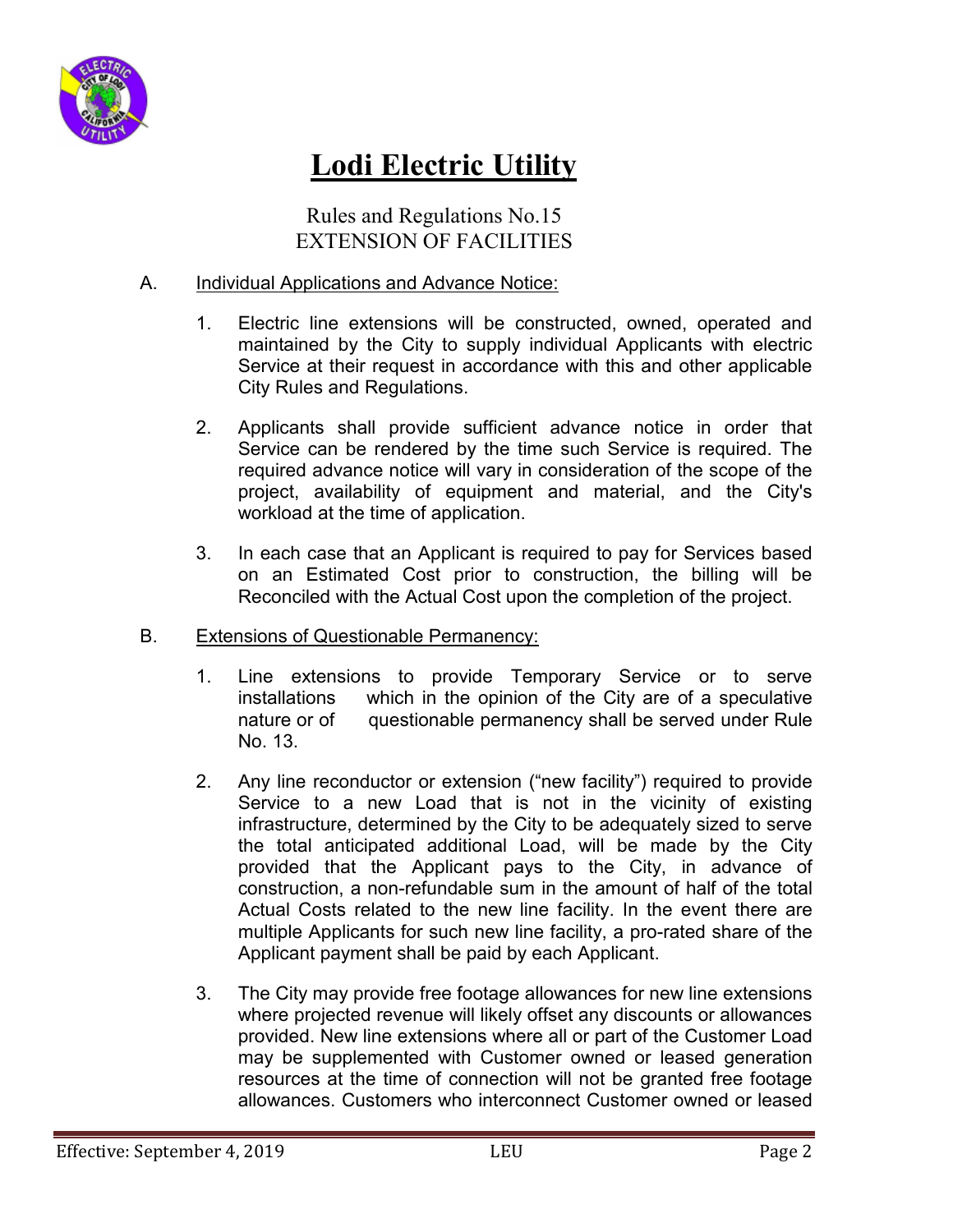

generation during the first three (3) years after a new line extension is performed will be subject to repayment of all of the City's cost of line extension provided.

#### C. Extensions Subject to Rights-of-Way or Easements:

City line extensions will be constructed only along public roads and highways and upon private property across which satisfactory easements and/or rights-of-way can be obtained without cost to or condemnation by the City.

#### D. Line Extensions:

1. General:

The City will extend all permanent distribution lines underground and connect to underground Services in accordance with this rule and Rule No.16. However, the following exceptions allow for continued construction and use of overhead Distribution Facilities:

- a. Where overhead Distribution Facilities exist and are expected to remain indefinitely, as determined by the City.
- b. In areas where growth and development indicate the area will remain unchanged for many years, as determined by the City.
- c. In light and heavy industrial areas for the operating convenience of the City.
- d. In certain areas where lines may be constructed along major rights-of-way to supply bulk power to other areas beyond the area they traverse, as determined by the City.
- 2. Developer's/Applicant's Construction Responsibilities:
	- a. Provide all trenching, excavation, backfill (including imported backfill) and compaction per specifications and requirements of the City. At the City's option, the City may actually perform all or a part of this work in which case the Applicant is required to pay for the work based on the Estimated Cost prior to construction, the billing will be Reconciled with the Actual Cost upon the completion of the project.
	- b. Furnish and install all substructures per City design and specifications. Substructures shall include but not be limited to all conduits, Primary and Secondary vaults, Service boxes, transformer pads and ground rods and conductors. At the City's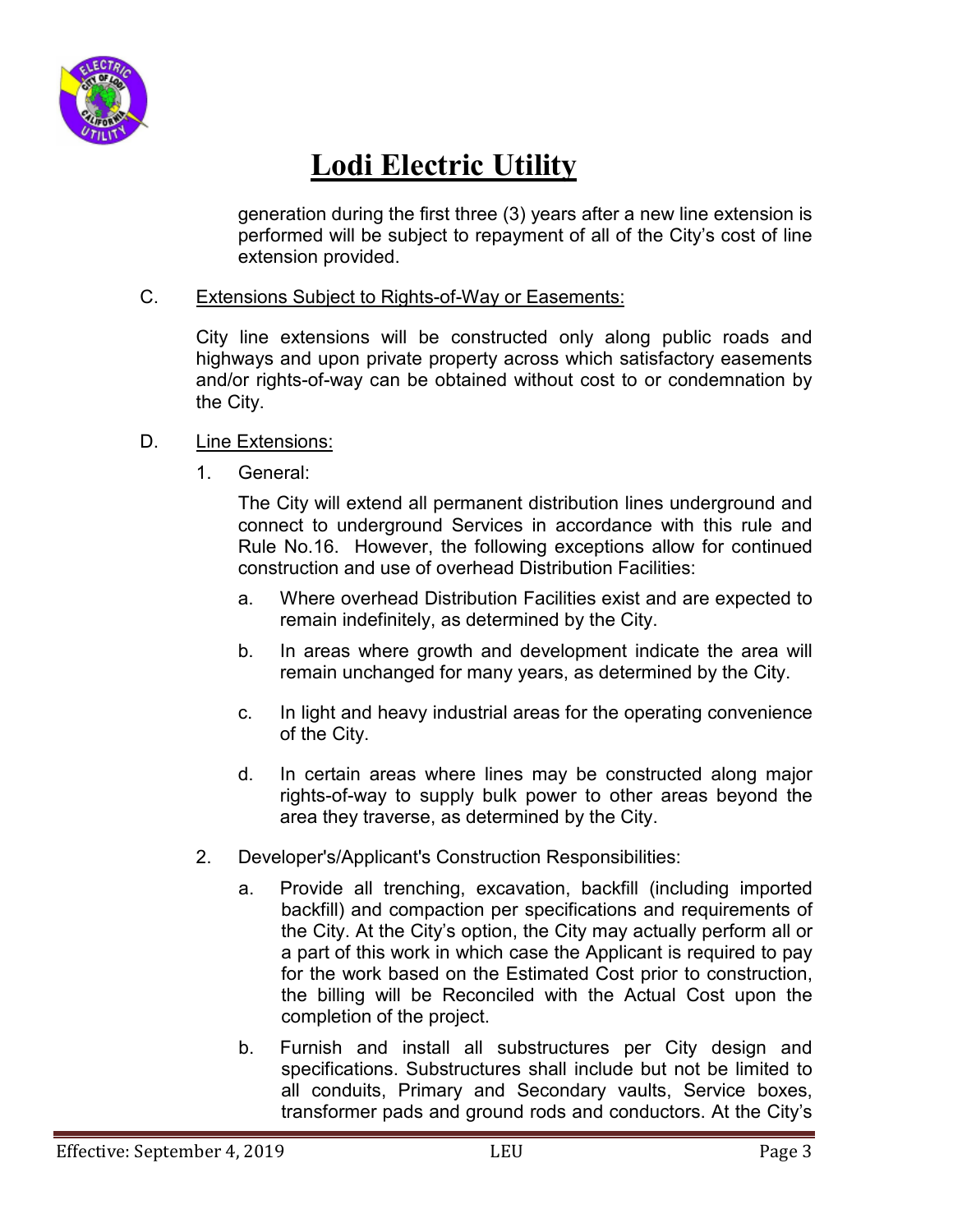

option, the City may actually perform all or a part of this work, in which case the Applicant is required to pay for the work based on the Estimated Cost prior to construction, the billing will be Reconciled with the Actual Cost upon the completion of the project. If the Applicant installs the substructure, the City will periodically inspect for quality of work, the cost of which will be included in the Actual cost.

- c. Upon installation of electrical components by the City, the substructure system installed under 2b shall be owned and operated by the City. However, the Applicant at his/her expense shall repair all damages to the substructure system for a period of one year following the date of acceptance of the development by the City Council or date of energization in developments not subject to acceptance by the City Council, whichever is later. Such repair shall include trench, transformer pad or Service box settlement, damage to vaults, boxes or conduits, etc.
- d. All conduits shall be mandrel proved by the Applicant in the presence of an LEU inspector prior to installation of any electrical components. A pull string shall be installed in all conduits. Pull string and mandrel shall be to the specifications of the City.
- e. The Applicant shall notify LEU 48 hours in advance of any substructure installation scheduled outside of the normal workday (Monday through Friday). Applicant shall pay all overtime premiums associated with inspections outside of the normal workdays.
- f. For any line extension the Applicant is required to pay for the work based on the Estimated Cost prior to construction, the billing will be Reconciled with the Actual Cost upon the completion of the project.
- g. For on-site line extensions the Developer/Applicant is required to pay for the work based on the Estimated Cost prior to constructions, the billing will be Reconciled with the Actual Cost upon completion of the project.
- h. Provide all surveying and staking of grades, property lines, rightof-way, and sidewalks for the proposed sites of electrical equipment.
- i. Provide, install, and dedicate all street lighting materials, per City design and specifications, on all public roadways. Applicant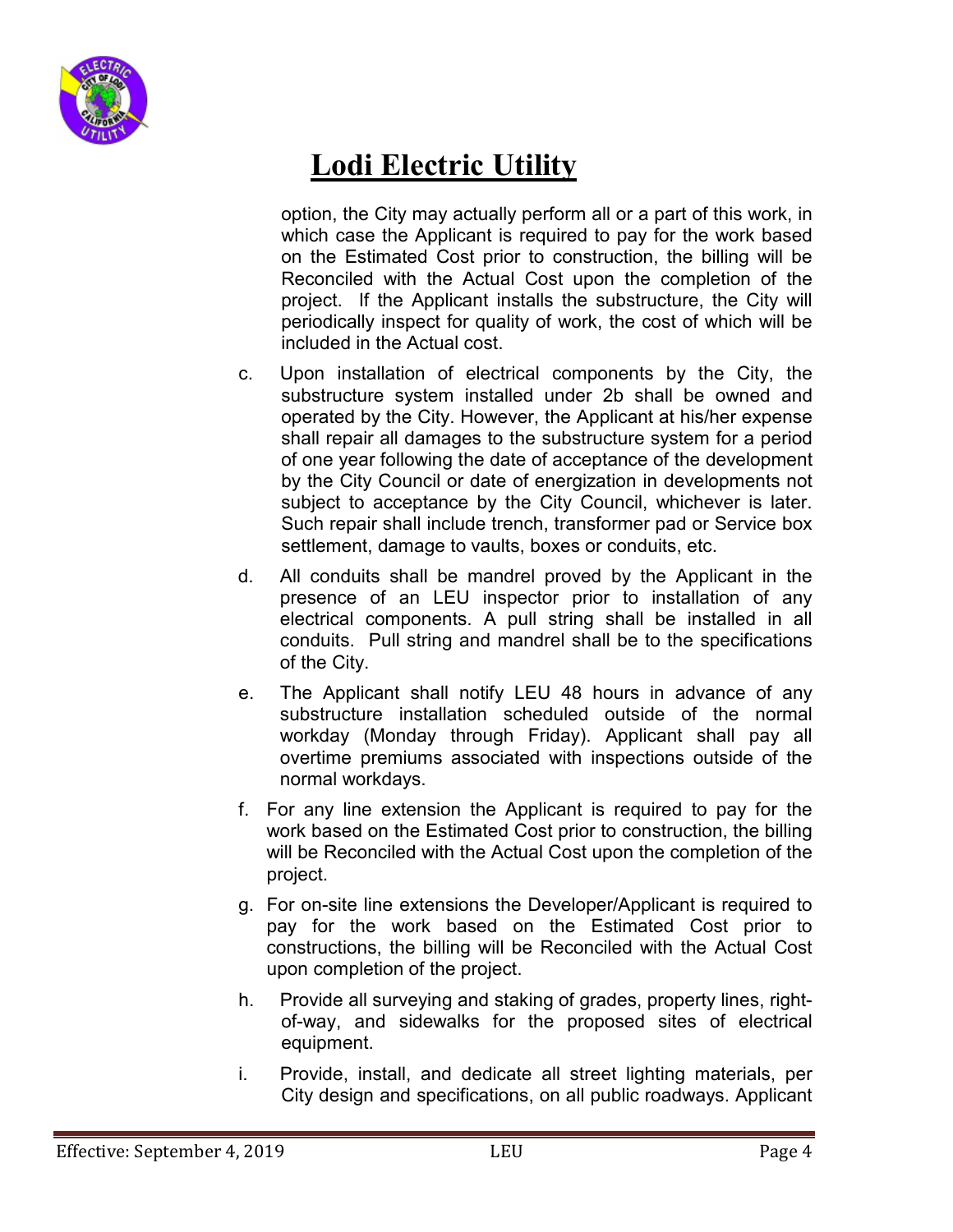

is responsible for the design, installation, and maintenance of streetlights on private roadways or traffic areas.

- j. All work that will be performed by the Applicant shall be subject to the approval by the City.
- 3. City's Responsibility:
	- a. Provide final project design of electric distribution infrastructure improvement plans submitted for review and approval by the City.
	- b. The City reserves the right to furnish substructures and/or conduits to be installed by the Applicant. The City will require payment for these materials and equipment prior to delivery and construction. If such is desired by the City, the City will issue a written notice to Applicant.
	- c. Furnish and construct subtransmission line (60kV), distribution line (12kV), and distribution substation facilities to accommodate new development within the Service area.

### E. Special Service Request:

An Applicant requesting Service at a different voltage than that presently available in an area or requesting capacity for intermittent use (including but not limited to X-ray equipment, motor testing power, etc.) may obtain such Service if in the sole judgment of the City it is practical to supply such Service without adverse effect on the existing system. The Applicant is required to pay for the work based on the Estimated Cost prior to construction, the billing will be Reconciled with the Actual Cost upon the completion of the project.

### F. Exceptional Case:

In unusual circumstances, when the application of this rule appears impractical or unjust to either party, the City or the Applicant may refer the matter to the City Council for special ruling or for the approval of special conditions which shall be mutually agreed upon prior to commencing construction.

### G. Modification of Existing System:

A Customer wanting to modify the City's existing system solely for the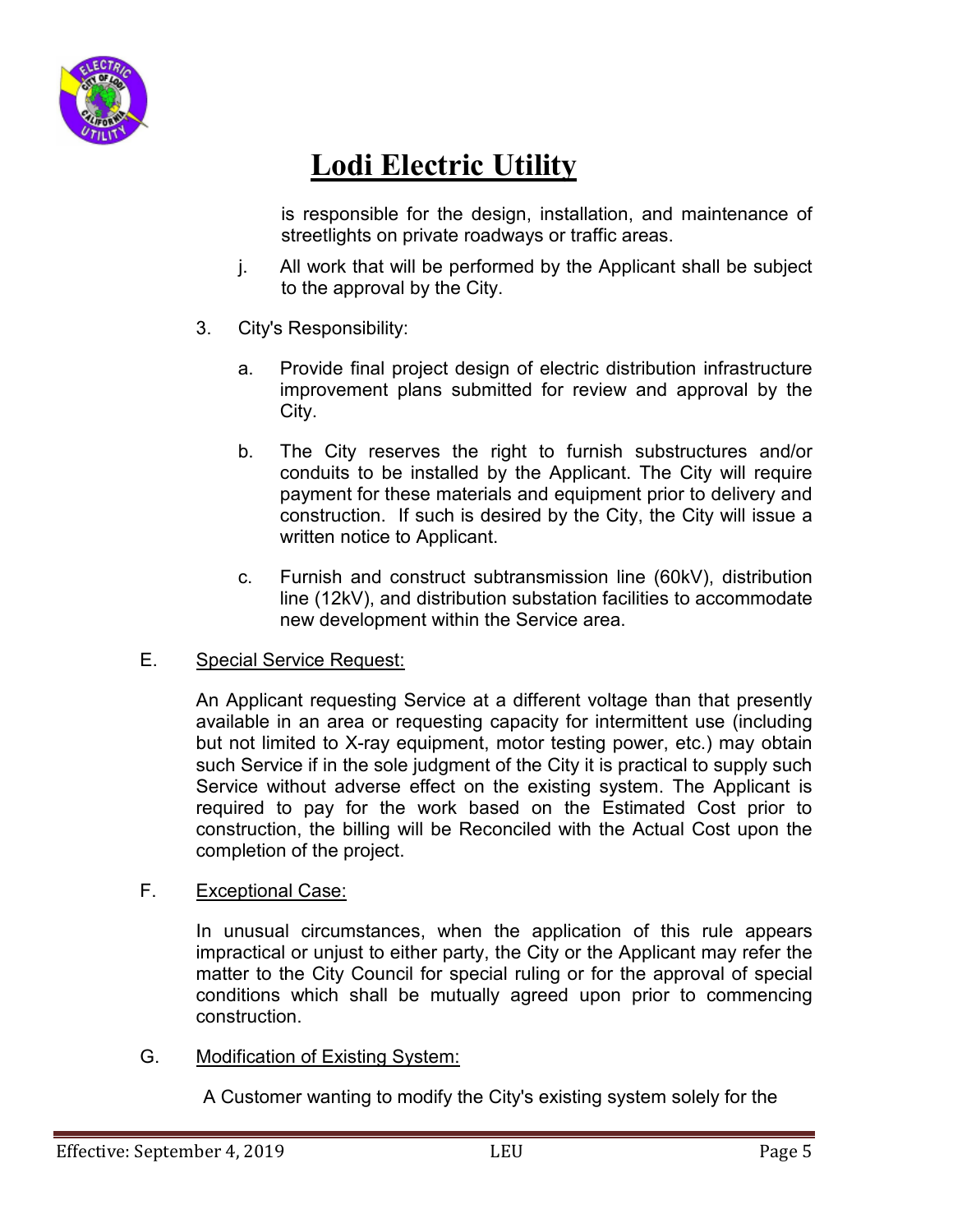

Customer's benefit may have the City do so provided:

- a. Such modification has no adverse effect on the City's system or existing Customers.
- b. The Applicant is required to pay for the work based on the Estimated Cost prior to construction, the billing will be Reconciled with the Actual Cost upon the completion of the project.

#### H. Noncontiguous Developments:

The City will extend its facilities to serve noncontiguous developments within City limits provided:

- a. The Applicant is required to pay for the work based on the Estimated Cost prior to construction, the billing will be Reconciled with the Actual Cost upon the completion of the project.
- b. The Applicant obtains at no cost to the City, the necessary and satisfactory easements and/or rights-of-way for the extension(s).

#### I. City-Furnished Facilities:

The City may furnish and install, at its expense:

a. Distribution System components and substation facilities solely for the operating convenience and growth of the City.

### J. Electrical Service Inspections

- a. LEU will make a maximum of three (3) trips to installations requiring a new underground Service. The purpose of the first trip will be for preconstruction. The purpose of the second trip will be to inspect the Service trench and conduit. The purpose of the third trip will be to ensure that the proper inspection tags are in place and to install the meter. If additional trips are required because Customer installed facilities are not ready for inspection, or do not pass inspection, the City will bill the Customer for each additional inspection.
- b. LEU will make a maximum of one (1) trip to installations requiring a new overhead Service. The purpose of the trip will be to make sure that the proper inspection tags are in place, and to install the Service conductor and meter. If additional trips are required because Customer installed facilities are not ready for inspection, or do not pass inspection, the City